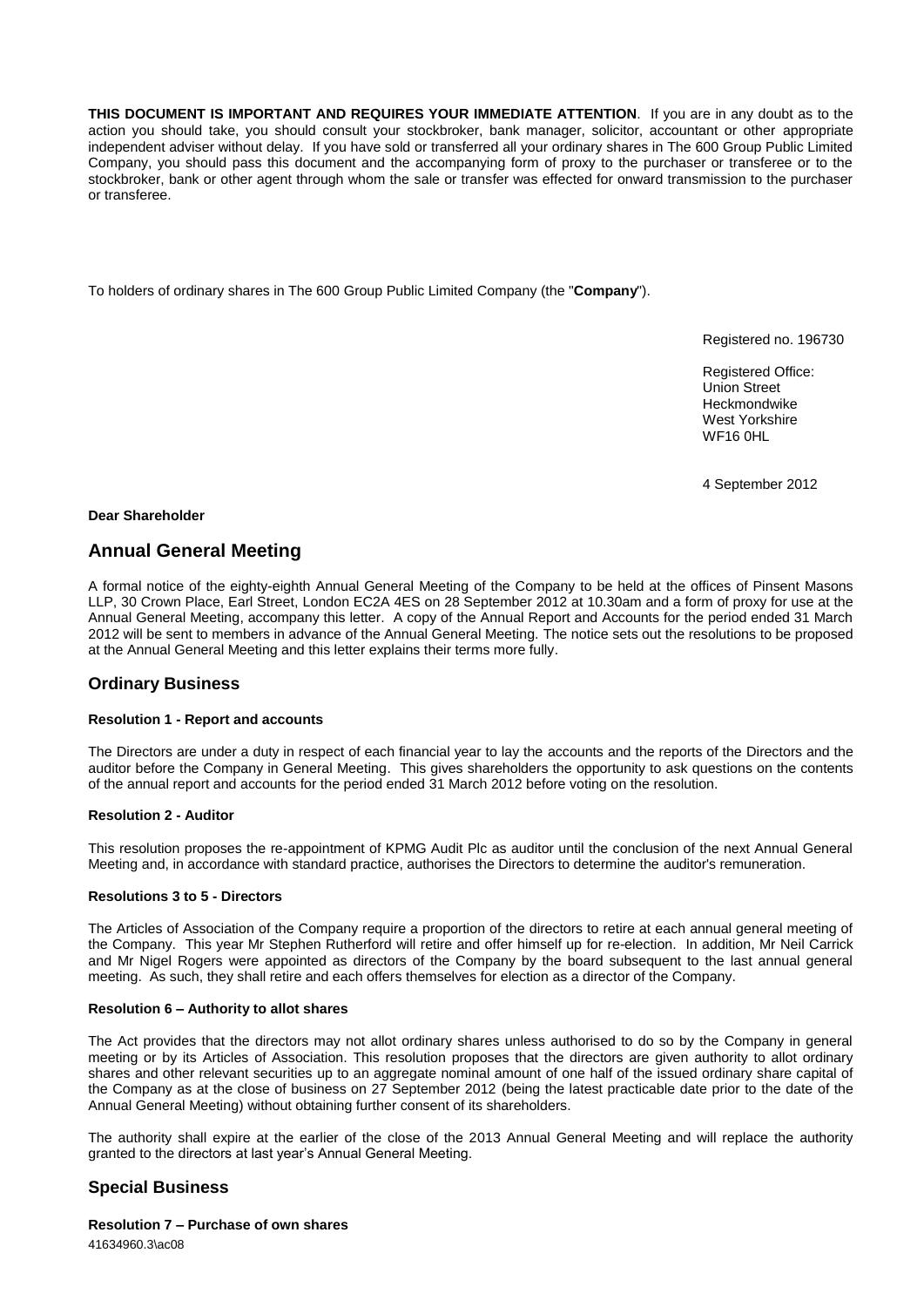This resolution is to grant the Company authority to make market purchases of its own shares. The authority should not be taken to imply that shares will be purchased at any particular price or, indeed, at all. The authority will expire on the conclusion of the 2013 Annual General Meeting. The resolution specifies the maximum number of shares which may be purchased (representing approximately 10% of the Company's issued ordinary share capital as at 27 September 2012) and the maximum and minimum prices at which they may be bought, reflecting the requirements of the Act. The purchases will only be made on AIM. The directors have not yet decided whether such shares, if repurchased, would be cancelled or taken into treasury, and a decision would be taken in the light of prevailing circumstances. The Board will only exercise the power to make purchases of shares after consideration of the effects on earnings per share and the benefits for shareholders generally

### **Resolution 8 - Disapplication of pre-emption rights**

The Act gives holders of ordinary shares, with limited but important exceptions, certain rights of pre-emption on the issue for cash of new equity securities. The directors believe that it is in the best interests of the Company that, as in previous years, the Board should have limited authority to allot some shares for cash without first having to offer such shares to existing shareholders. The directors' current authority expires at the close of the forthcoming Annual General Meeting and, accordingly, this resolution seeks to renew this authority on similar terms for a further period, expiring at the earlier of the close of the 2013 Annual General Meeting. The authority, if granted, will relate to allotment in respect of rights issues and similar offerings (where difficulties arise in offering shares to certain overseas shareholders and in relation to fractional entitlements and certain other technical matters) and generally to allotments (other than in respect of rights issues) of equity securities having an aggregate nominal value not exceeding 10% of the issued ordinary share capital of the Company as at 27 September 2012 (being the latest practicable date prior to the date of the Annual General Meeting).

## **Resolution 9 – Electronic Communications**

This resolution is to seek general authority from shareholders to send or supply documents or information to shareholders in electronic form (for example by email or by publication on the Company's website), taking advantage of legislative changes in recent years. The Company would like to take advantage of this legislation as increased use of electronic communications will deliver cost savings for the Company, increase the speed at which the Company can communicate with shareholders who supply e-mail addresses for this purpose, and will also have environmental benefits through the reduced use of paper and energy required for the production and distribution of documents. If this resolution is passed, the Company will write to shareholders in due course with more details of how and when the electronic communications programme will be implemented. Shareholders who wish to elect to continue to receive paper copies of documents will be able to do so.

## **Resolution 10 – Political donations**

Part 14 of the Act prohibits the Company and its subsidiaries (the "**Group**") from making political donations or from incurring political expenditure in respect of a political party or other political organisation or an independent election candidate unless authorised by the Company's shareholders. Aggregate donations made by the Group of £5,000 or less than any 12 month period will not be caught.

Neither the Company nor any of its subsidiaries have any intention of making any political donations or incurring any political expenditure. However, the Act defines "political party", "political organisation", "political donation" and "political expenditure" widely. For example, bodies, such as those concerned with policy review and law reform or with the representation of the business community or sections of it, which the Company and/or its subsidiaries may see benefit in supporting, may be included in these definitions.

Accordingly, the Company wishes to ensure that neither it nor its subsidiaries inadvertently commits any breaches of the Act through the undertaking of routine activities, which would not normally be considered to result in the making of political donations and political expenditure being incurred.

#### **Recommendation**

Your Directors believe the proposals in relation to the resolutions to be proposed at the Annual General Meeting are in the best interests of the Company and its shareholders as a whole and recommend shareholders to vote in favour of the resolutions, as they intend to do in respect of their own beneficial shareholdings.

#### **Action to be taken**

All ordinary shareholders are entitled to attend and vote on all resolutions at the Annual General Meeting. A form of proxy for use at the Annual General Meeting is enclosed. Whether or not you intend to be present at the meeting, you are requested to complete and return the form of proxy in accordance with the instructions printed thereon as soon as possible and in any event so that it is received by the Company's registrar, Capita Registrars, Proxies Department, The Registry, 34 Beckenham Road, Beckenham, Kent, BR3 4TU no later than 10.30am on 26 September 2012. Completion and return of the form of proxy will not prevent you from attending the meeting and voting in person should you wish.

Yours faithfully

41634960.3\ac08 **Paul Dupee**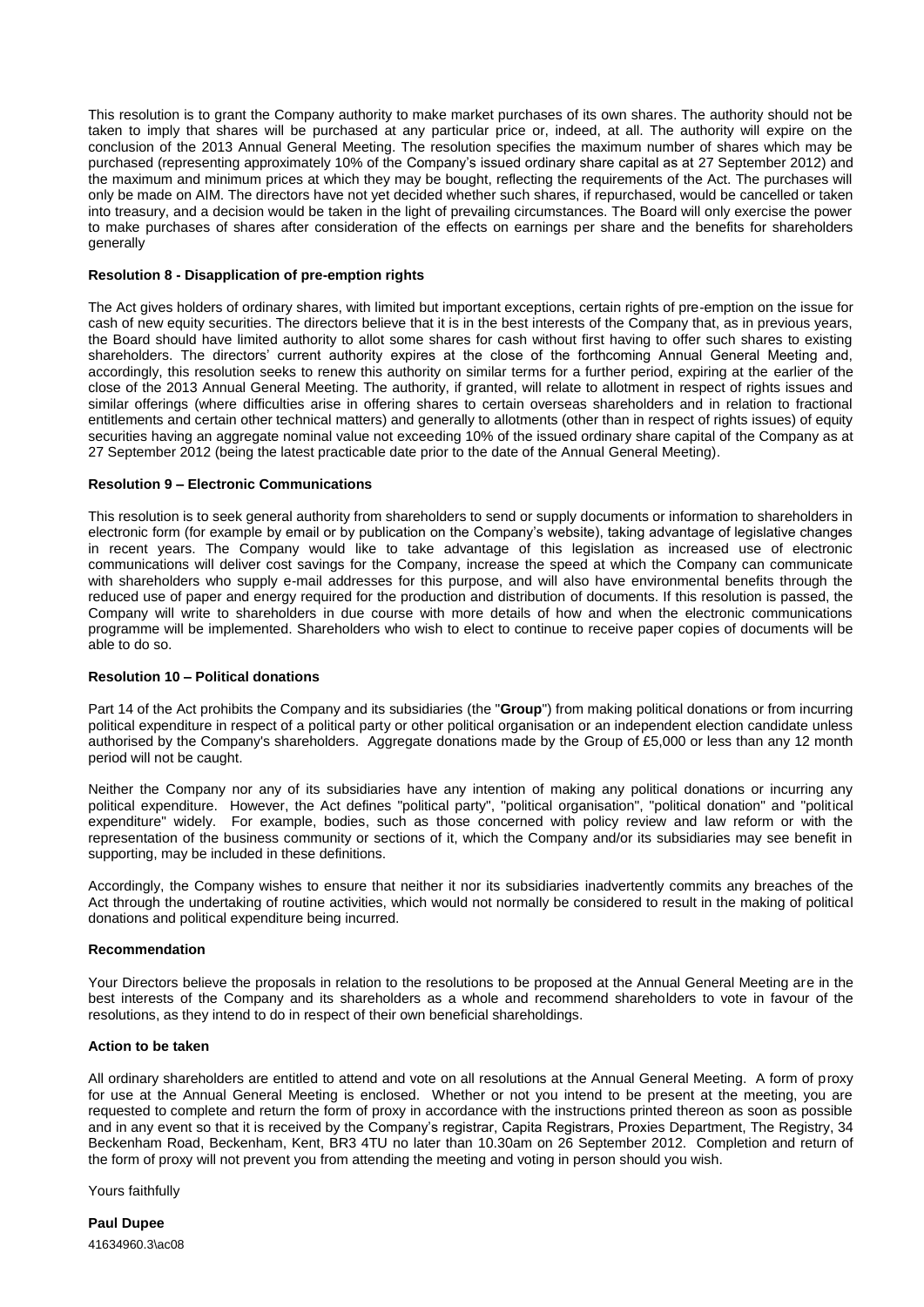Chairman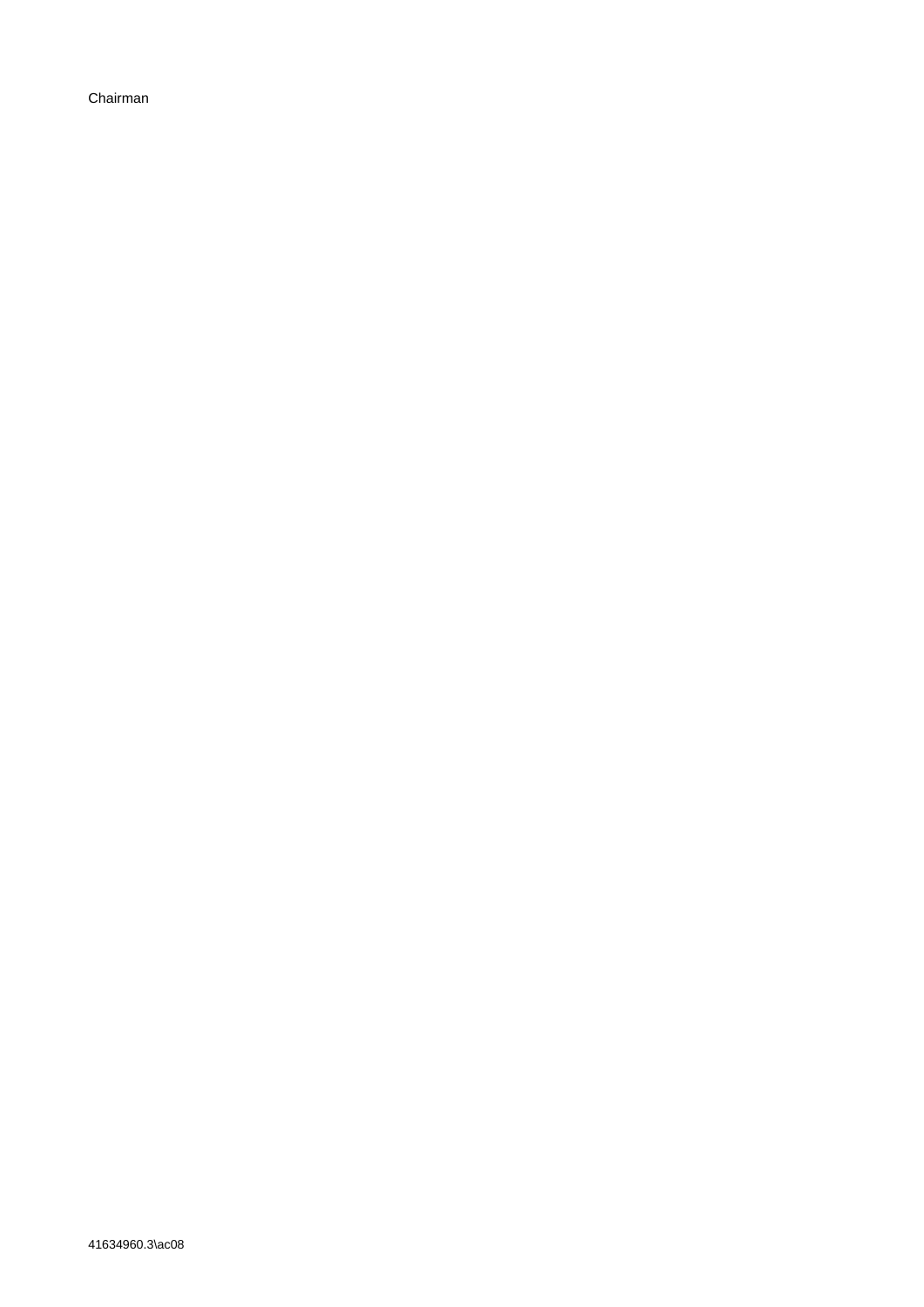# **Notice of Annual General Meeting**

Notice is hereby given that the eighty-eighth Annual General Meeting of The 600 Group Public Limited Company will be held at the offices of Pinsent Masons LLP, 30 Crown Place, Earl Street, London EC2A 4ES on 28 September 2012 at 10.30am and the business to be brought before the meeting will be passing resolutions 1 to 6 and 10 as ordinary resolutions and resolutions 7 to 9 as special resolutions:

# **Ordinary Business**

- 1. To receive the accounts, together with the reports of the Directors and auditor, for the period ended 31 March 2012.
- 2. To re-appoint KPMG Audit Plc as auditor of the Company to hold office from the conclusion of this Annual General Meeting until the conclusion of the next Annual General Meeting and to authorise the Directors to fix its remuneration.
- 3. To re-elect Mr Stephen Rutherford as a director of the Company.
- 4. To appoint Mr Neil Carrick as a director of the Company.
- 5. To appoint Mr Nigel Rogers as a director of the Company.
- 6. That, in substitution for all subsisting authorities at the Company's last Annual General Meeting, the directors be generally and unconditionally authorised, in accordance with section 551 of the Companies Act 2006 (the 'Act'), to exercise all powers of the Company to allot shares in the Company or grant rights to subscribe for, or convert any security into, shares in the Company up to an aggregate nominal amount of one half of the issued ordinary share capital of the Company as at the close of business on 27 September 2012.

This authority shall expire at the conclusion of the Annual General Meeting of the Company to be held in 2013 but so that the Company may, before this authority expires, make any offer, agreement or arrangement which would or might require shares to be allotted or rights to be granted after such expiry and the Directors may allot shares or grant rights pursuant to such offer, agreement or arrangement as if the authority had not expired.

# **Special Business**

7. To consider and, if thought fit, to pass the following resolution which will be proposed as a special resolution that:-

the Company be and is hereby generally and unconditionally authorised for the purposes of Section 701 of the Companies Act 2006 (the "Act") to make one or more market purchases (within the meaning of Section 693(4) of the Act) of ordinary shares of 1p each in the capital of the Company provided that:-

- (a) the maximum aggregate number of ordinary shares authorised to be purchased is 10% of the Company's issued ordinary share capital as at the close of business on 27 September 2012;
- (b) the minimum price which may be paid for such shares is 1p per share;
- (c) the maximum price which may be paid for an ordinary share shall not be more than 5% above the average of the middle market quotations for an ordinary share as derived from AIM for the five business days immediately preceding the date on which the ordinary share is purchased;
- (d) unless previously renewed, varied or revoked, the authority conferred shall expire at the conclusion of the Company's next Annual General Meeting; and
- (e) the Company may make a contract or contracts to purchase ordinary shares under the authority conferred prior to the expiry of such authority which will or may be executed wholly or partly after the expiry of such authority and may make a purchase of ordinary shares in pursuance of any such contract or contracts.
- 8. To consider, and if thought fit, to pass the following resolution which will be proposed as a special resolution that:

Subject to the passing of resolution 6 the Directors be and they are hereby empowered pursuant to section 570 of the Companies Act 2006 (the "Act") to allot equity securities (within the meaning of section 560 of the Act) for cash pursuant to the authority conferred by resolution 6 as if section 561(1) of the Act did not apply to the allotment, provided that this power shall be limited to the allotment of equity securities: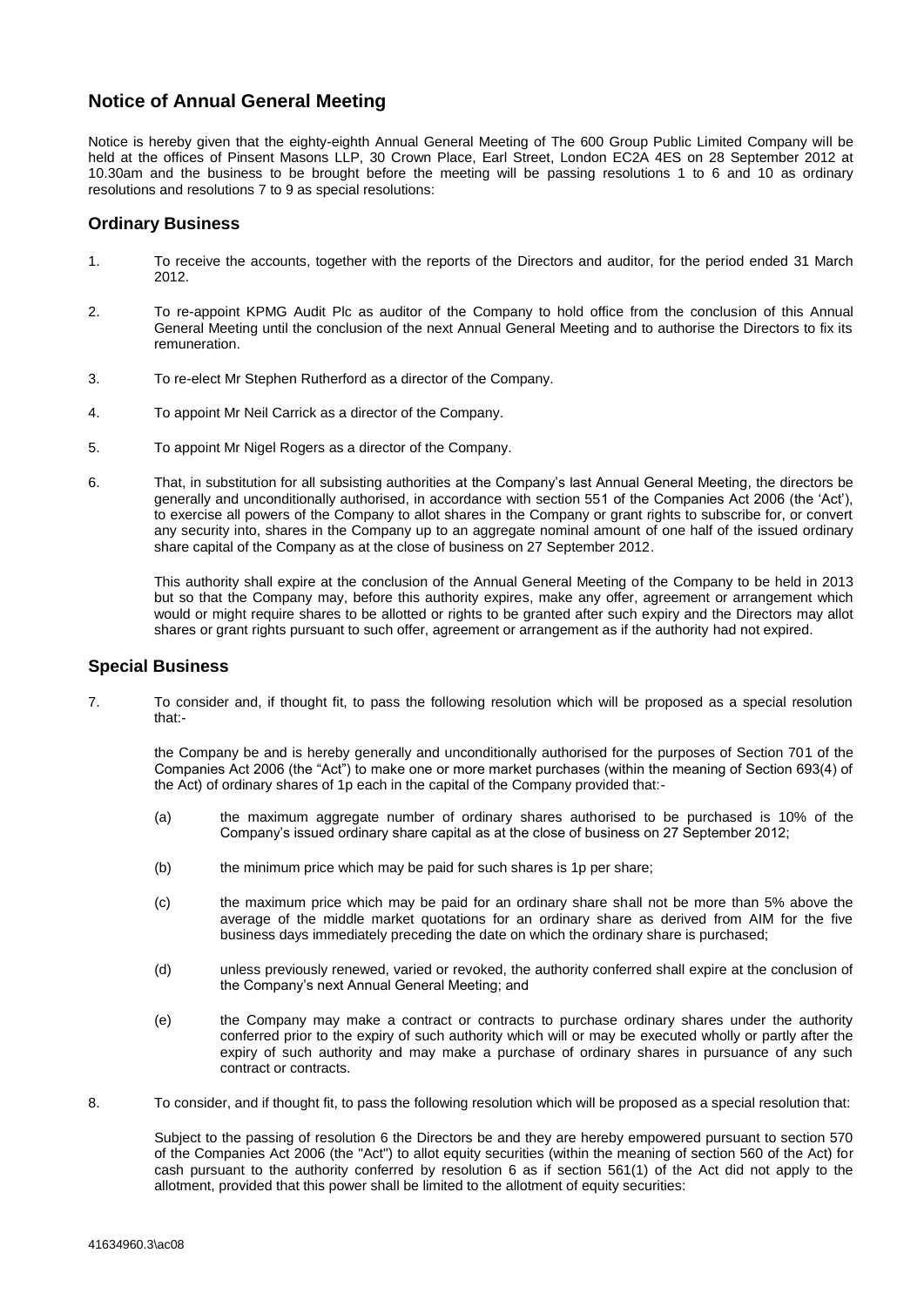- (a) in connection with an offer of such securities by way of rights to holders of ordinary shares in proportion (as nearly as may be practicable) to their respective holdings of such shares, but subject to such exclusions or other arrangements as the Directors may deem necessary or expedient in relation to fractional entitlements or any legal or practical problems under the laws of any territory, or the requirements of any regulatory body or stock exchange; and
- (b) otherwise than pursuant to sub-paragraph (a) above up to an aggregate nominal amount of 10% of the Company's issued ordinary share capital as at the close of business on 27 September 2012

and shall expire at the conclusion of the next Annual General Meeting of the Company after the passing of this resolution save that the Company may, before such expiry, make an offer or agreement which would or might require equity securities to be allotted after such expiry and the Directors may allot equity securities in pursuance of any such offer or agreement notwithstanding that the power conferred by this resolution has expired.

Provided that the above power shall apply in relation to a sale of shares which is an allotment of equity securities by virtue of section 560(2) of the Act as if in the first paragraph of this resolution the words "pursuant to the authority conferred by resolution 6" were omitted.

- 9. That the Company may serve any notice or send or supply any other document or information to a member by making the notice, document or information available on a website.
- 10. That in accordance with the section 366 of the Companies Act 2006 (the '**Act**'), the Company and all its subsidiaries at any time during the time that this resolution has effect be and are hereby authorised to:-
	- (a) make political donations to political parties or independent election candidates not exceeding £20,000 in total;
	- (b) make political donations to political organisations other than political parties not exceeding £20,000 in total; and
	- (c) incur political expenditure not exceeding £20,000 in total, provided that the aggregate amount of any such donations and expenditure shall not exceed £20,000 during the period beginning with the passing of this resolution and ending on the date of the annual general meeting of the Company to be held in 2013.

For the purposes of this resolution the terms "political donation", independent election candidates, "political organisations" and "political expenditure" have the meanings set out in section 363 to 365 of the Act.

By Order of the Board **N R Carrick** Secretary 4 September 2012

#### **Notes**

A member entitled to attend and vote at the Annual General Meeting is entitled to appoint one or more proxies to attend, speak and vote instead of him. A member may appoint more than one proxy in relation to the Meeting, provided that each proxy is appointed to exercise the rights attached to a different share or shares held by that member. A proxy need not be a member of the Company. A form of proxy is enclosed with this notice. Instructions for use are printed on the form. In order to be valid, forms of proxy and any power of attorney or other authority under which such form of proxy is signed, or a notarially certified or office copy of such power of authority must be deposited with the Company's registrar, Capita Registrars, at the address on the reverse of the form of proxy, no later than 10.30am on 26 September 2012 or not less than 48 hours before the time of any adjournment of the meeting. The return by a holder of the relevant duly completed form of proxy will not preclude any such holder from attending in person and voting at the meeting in person if the member is subsequently able to attend.

CREST members who wish to appoint a proxy or proxies through the CREST electronic proxy appointment service may do so for the Annual General Meeting and any adjournment thereof by using the procedures described in the CREST Manual. CREST personal members or other CREST sponsored members, and those CREST members who have appointed a voting service provider(s) should refer to their CREST sponsor or voting service provider(s), who will be able to take the appropriate action on their behalf.

In order for a proxy appointment, or instruction, made by means of CREST to be valid, the appropriate CREST message (a "CREST Proxy Instruction") must be properly authenticated in accordance with Euroclear UK & Ireland Limited's ("EUI") specifications and must contain the information required for such instructions, as described in the CREST Manual. The message regardless of whether it relates to the appointment of a proxy or to an amendment to the instruction given to a previously appointed proxy must, in order to be valid, be transmitted so as to be received by the issuer's agent (ID RA 10) by the latest time(s) for receipt of proxy appointments specified in the Notice of Meeting. For this purpose, the time of receipt will be taken to be the time (as determined by the timestamp applied to the message by the CREST Applications Host) from which the issuer's agent is able to retrieve the message by enquiry to CREST in the manner prescribed by CREST. The Company may treat as invalid a CREST Proxy Instruction in the circumstances set out in Regulation 35(5) of the Uncertificated Securities Regulations 2001. CREST members and where applicable, their CREST sponsors or voting service providers should note that EUI does not make available special procedures in CREST for any particular messages. Normal system timings and limitations will therefore apply in relation to the input of CREST Proxy instructions. It is therefore the responsibility of the CREST